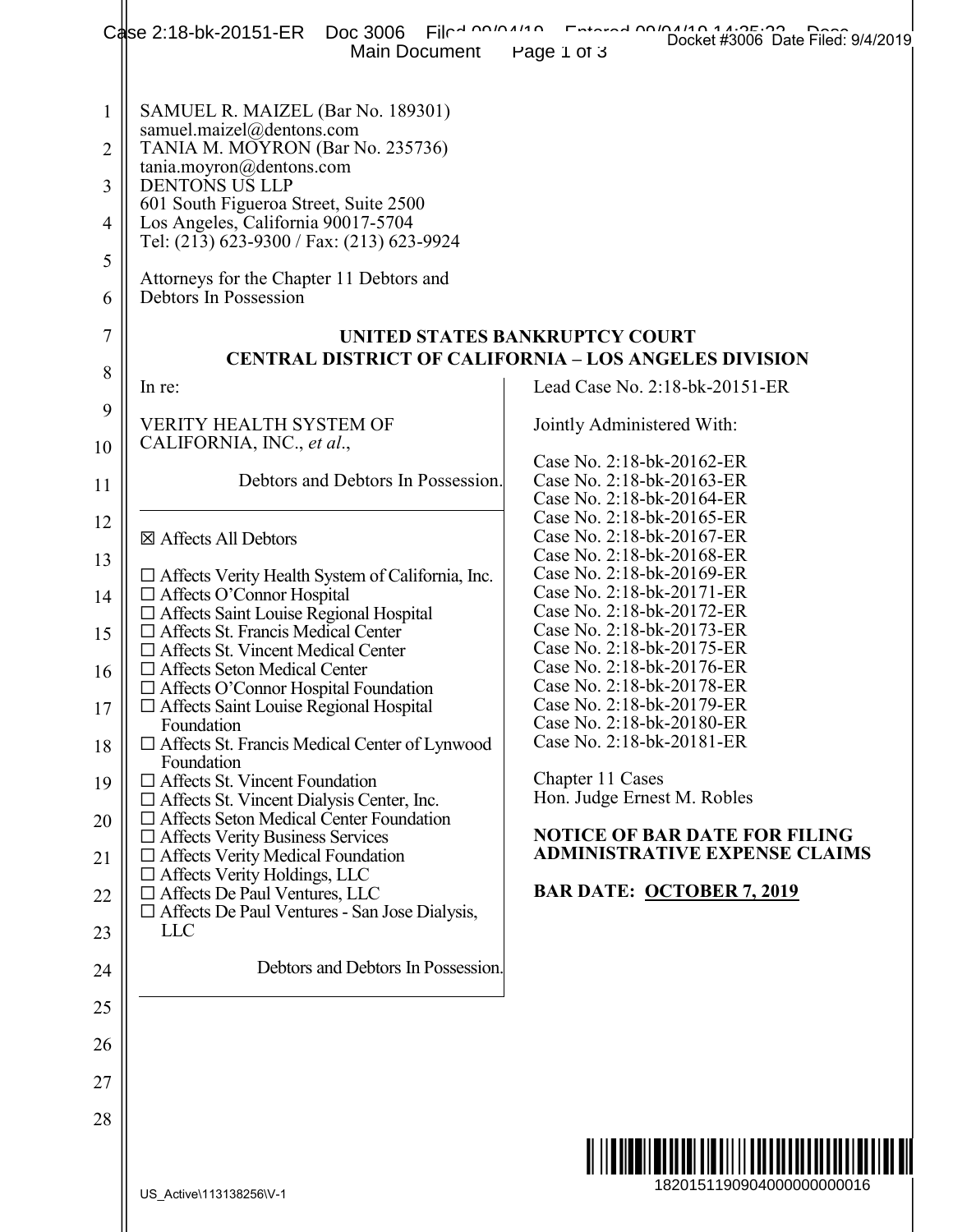1

2

3

4

5

6

7

8

9

10

11

12

13

14

15

16

17

18

19

20

21

22

23

24

## TO ALL PARTIES HOLDING POTENTIAL ADMINISTRATIVE EXPENSE CLAIMS:

## NOTICE OF ADMINISTRATIVE EXPENSE CLAIMS BAR DATE

If you have any questions concerning this Notice, please contact the Debtors' Claim and Noticing Agent, Kurtzman, Carson Consultants LLC ("KCC"), by phone at (888) 249-2741. KCC is located at 222 N Pacific Coast Highway, 3rd Floor, El Segundo, CA 90245 and KCC's web address is http://www.kccllc.net/verityhealth.

The Bankruptcy Court has set a deadline of October 7, 2019 at 4:00 p.m. (Pacific Daylight Time) (the "Administrative Expense Claims Bar Date") for holders of Administrative Expense Claims (as defined herein) against Verity Health System of California, Inc., a California nonprofit benefit corporation and the Debtor herein, and the above-referenced affiliated debtors, the debtors and debtors in possession in the above-captioned chapter 11 bankruptcy cases (collectively, the "Debtors"), to assert an Administrative Expense Claim against the Debtors' estates.

An "Administrative Expense Claim" is a claim, as that term is defined in  $\S$  101(5), against the Debtors or the Debtors' estates pursuant to  $\S$ § 503(b) and 507(a)(2), that was incurred, accrued or arose during the period from and after the Petition Date, which was August 31, 2018, through the Administrative Expense Bar Date (the "Postpetition Period") including, but not limited to, (i) the actual, necessary costs and expenses of preserving the Debtors' estates and operating the business of the Debtors, including wages, salaries, payments or commissions for services rendered after the commencement of the chapter 11 cases and (ii) claims or causes of action arising after the Petition Date, including obligations due vendors, alleged personal injuries, medical malpractice and employment law claims, among others, whether or not such claim is reduced to judgment, liquidated, unliquidated, fixed, contingent, insured or uninsured, matured, unmatured, disputed, undisputed, legal, equitable, secured or unsecured.

The delivery of this Notice to you does not mean that you must assert an Administrative Expense Claim. The following entities, whose claims would otherwise be subject to the Administrative Expense Claims Bar Date, need not assert an Administrative Expense Claim (collectively, the "Excluded Claims"):

- a) Administrative Expense Claims based upon liabilities that the Debtors incur in the ordinary course of their business to providers of goods and services;
- b) Professional fee claims subject to allowance under § 330;
- c) Professional fee claims for professionals employed by the Prepetition Secured Creditors<sup>1</sup> under paragraph 5(b) of the Final DIP Order;
- d) Claims relating to the assumption and cure of an executory contract under  $\S 365(b)$ ;
- e) Administrative Expense Claims arising out of the employment by one or more of the Debtors of an individual from and after the Petition Date, but only to the extent that such Administrative Expense Claim is solely for outstanding wages, commissions, or reimbursement of business expenses; or
- f) U.S. Trustee fees.
- 25 26

 $\overline{a}$ 

<sup>27</sup>  28 <sup>1</sup> As such term is defined in the Final Order (I) Authorizing Postpetition Financing, (II) Authorizing Use of Cash Collateral, (III) Granting Liens and Providing Superpriority Administrative Expense Status, (IV) Granting Adequate Protection, (V) Modifying Automatic Stay, and (VI) Granting Related Relief (the "Final DIP Order") [Docket No. 409].